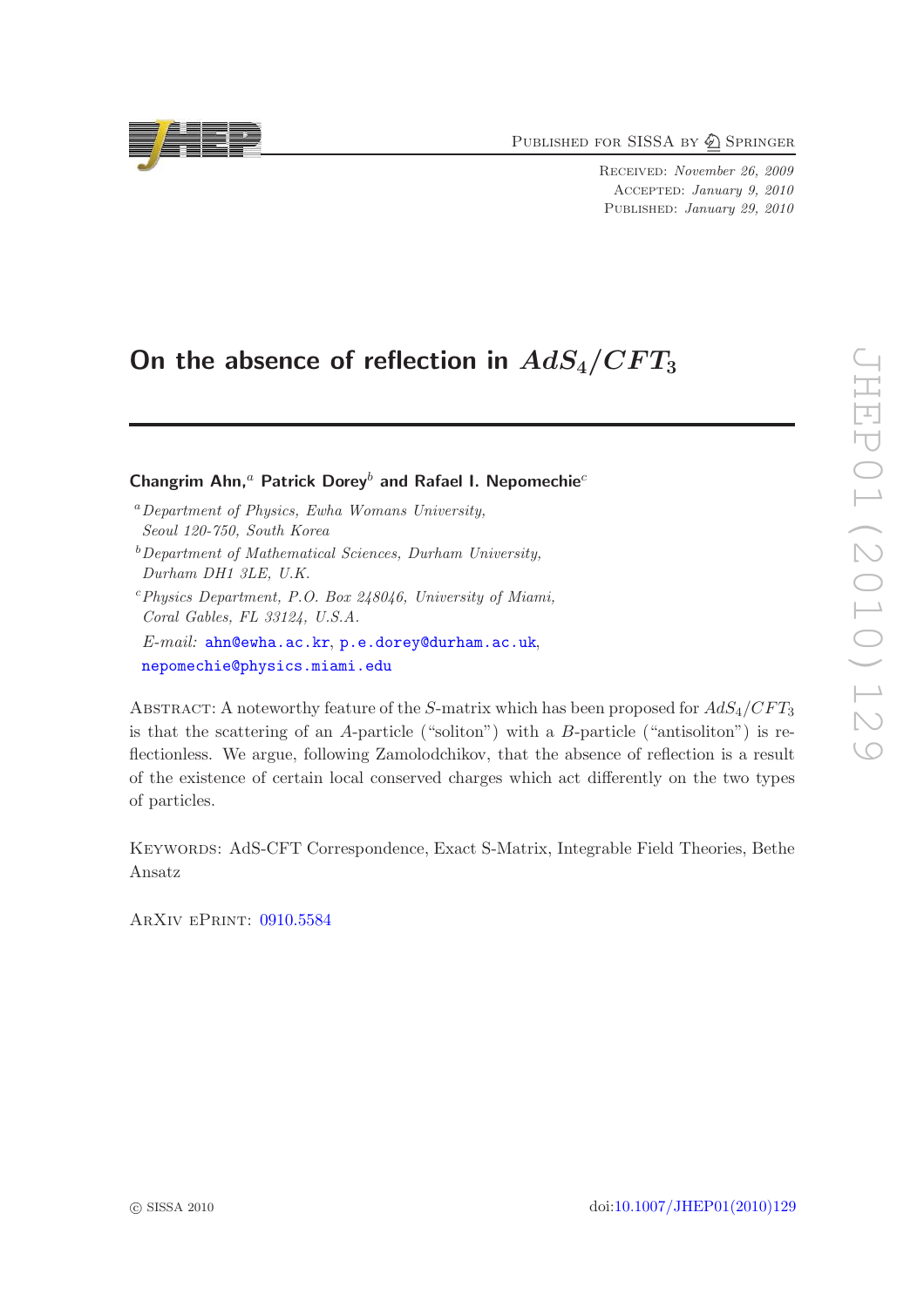## Contents

| 1 Introduction                                  |  |
|-------------------------------------------------|--|
| 2 Local charges and the reflectionless property |  |
| 3 Algebraic curve                               |  |

# 4 Discussion [6](#page-6-0)

### <span id="page-1-0"></span>1 Introduction

The  $AdS_4/CFT_3$  correspondence [\[1\]](#page-7-0) relates type IIA superstring theory on  $AdS_4 \times CP^3$ and planar three-dimensional  $\mathcal{N} = 6$  superconformal Chern-Simons gauge theory. Evidence for integrability has been found for both the string theory  $[2]-[10]$  $[2]-[10]$  $[2]-[10]$  and the gauge theory [\[11](#page-7-3)]–[\[17](#page-8-0)]. Based on the symmetries and the spectrum of elementary excitations  $[11, 18-20]$  $[11, 18-20]$  $[11, 18-20]$ , an all-loop S-matrix has been proposed  $[21]$  (paralleling the one  $[22]-[29]$  $[22]-[29]$ for  $AdS_5/CFT_4$ ) which leads to the all-loop asymptotic Bethe ansatz equations proposed in [\[30\]](#page-8-6).

The elementary excitations consist of so-called A-particles and B-particles. Since these particles are related by CP symmetry, they can be regarded as "solitons" and "antisoli-tons," respectively [\[9](#page-7-4)]. A noteworthy feature of the proposed  $AdS_4/CFT_3$  S-matrix is that the scattering of an A-particle with a B-particle is reflectionless. This property has been explicitly verified both at weak coupling [\[31](#page-8-7)] and at strong coupling [\[9\]](#page-7-4). However, an explanation for this property has been missing.

A possible clue comes from the observation that various integrable relativistic  $(1+1)$ dimensional quantum field theories share this feature of reflectionless scattering. One example is the thermal perturbation of the 3-state Potts model [\[32](#page-8-8)], with an S-matrix which is related to the  $A_2$  affine Toda field theory (ATFT). Zamolodchikov [\[33](#page-8-9)] showed that the absence of reflection in this model is a result of the existence of higher spin (greater than 1) local integrals of motion which act differently on the particle and on the antiparticle. Similar examples are provided by the thermal perturbation of the tricritical 3-state Potts model, which is related to the  $E_6$  ATFT [\[34](#page-8-10)]; and the  $D_4$  ATFT [\[35](#page-8-11)].

In this note, we propose an analogous explanation for the absence of reflection in  $AdS_4/CFT_3$ . In section [2,](#page-2-0) we identify certain local conserved charges, and argue that they imply the reflectionless property. In section [3](#page-4-0) we reach the same conclusion from consideration of the algebraic curve. Finally, in section [4](#page-6-0) we briefly discuss our results.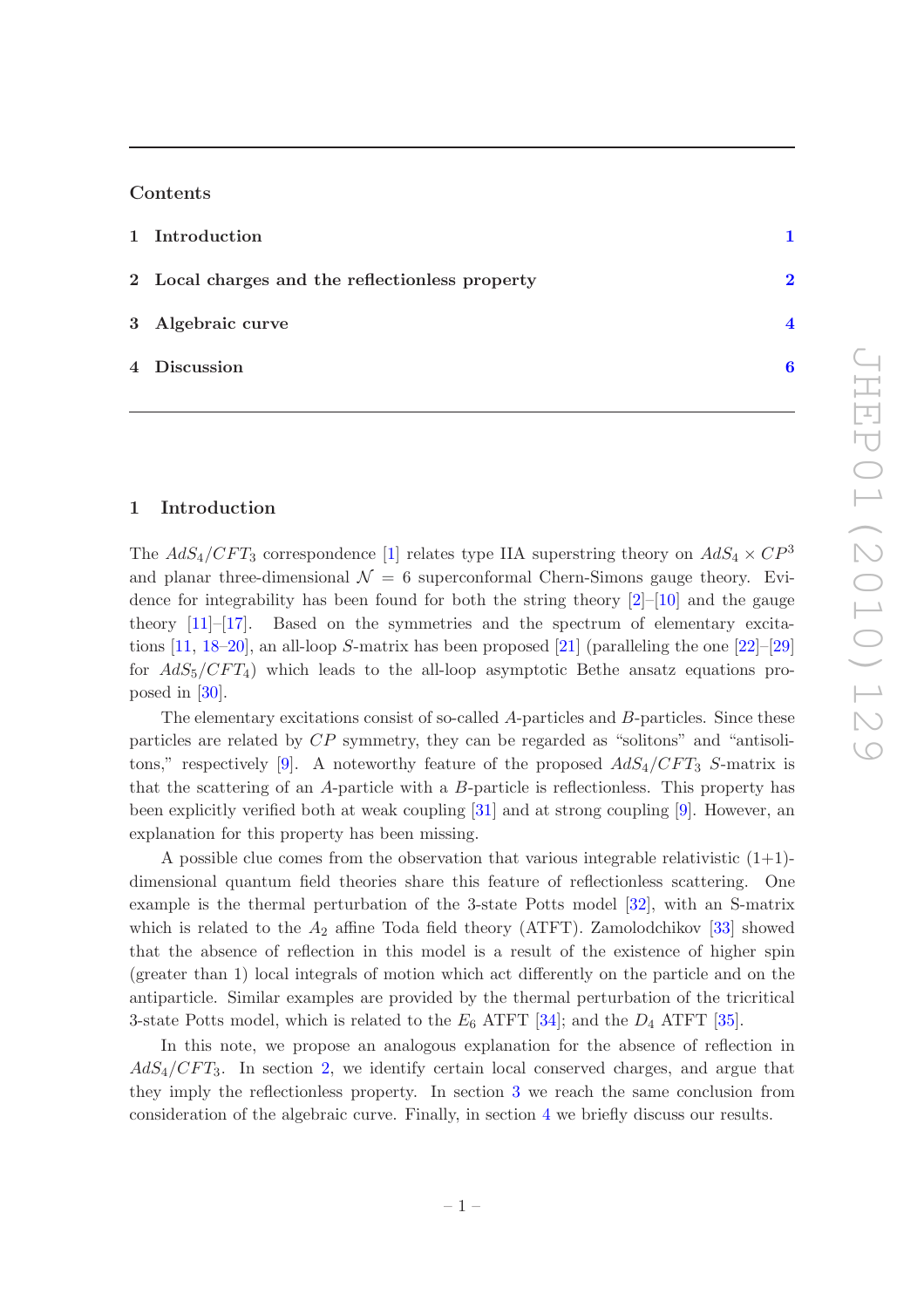## <span id="page-2-0"></span>2 Local charges and the reflectionless property

The two-loop dilatation operator of  $\mathcal{N} = 6$  superconformal Chern-Simons gauge theory has been studied in  $[11]-[17]$  $[11]-[17]$ . For the su(4) sector  $[11, 12]$  $[11, 12]$  $[11, 12]$ , there are two associated commuting transfer matrices  $\tau(u)$ ,  $\bar{\tau}(u)$ . That is, these transfer matrices obey

$$
[\tau(u), \tau(v)] = 0, \qquad [\tau(u), \bar{\tau}(v)] = 0, \qquad [\bar{\tau}(u), \bar{\tau}(v)] = 0, \qquad (2.1)
$$

for arbitrary values of the spectral parameters  $u$  and  $v$ . Hence, there are two sets of local charges,

$$
Q_n = \frac{d^{n-1}}{du^{n-1}} \ln \tau(u) \Big|_{u=0}, \qquad \bar{Q}_n = \frac{d^{n-1}}{du^{n-1}} \ln \bar{\tau}(u) \Big|_{u=0}, \quad n = 1, 2, \dots
$$
 (2.2)

which are mutually commuting,

$$
[Q_n, Q_m] = 0, \qquad [Q_n, \bar{Q}_m] = 0, \qquad [\bar{Q}_n, \bar{Q}_m] = 0.
$$
 (2.3)

The Hamiltonian (dilatation operator) is proportional to  $Q_2 + \bar{Q}_2$ , and therefore all the charges are conserved. The eigenvalues of the charges are given by

<span id="page-2-3"></span>
$$
Q_n = \frac{i}{n-1} \sum_{j=1}^{K_4} \left( \frac{1}{\left(u_{4,k} + \frac{i}{2}\right)^{n-1}} - \frac{1}{\left(u_{4,k} - \frac{i}{2}\right)^{n-1}} \right),
$$
  

$$
\bar{Q}_n = \frac{i}{n-1} \sum_{j=1}^{K_4} \left( \frac{1}{\left(u_{4,k} + \frac{i}{2}\right)^{n-1}} - \frac{1}{\left(u_{4,k} - \frac{i}{2}\right)^{n-1}} \right),
$$
(2.4)

where  $u_{4,k}$  and  $u_{\overline{4},k}$  are the "momentum-carrying" Bethe roots. The same is true for the  $osp(4|2)$  sector, as well as for the full two-loop model [\[14](#page-7-6)]. We shall assume that these charges lift to the all-loop asymptotic model, as in section 7 of  $[36]$ ,<sup>[1](#page-2-1)</sup> to yield conserved charges with eigenvalues

<span id="page-2-2"></span>
$$
Q_n = \frac{i}{n-1} \sum_{j=1}^{K_4} \left( \frac{1}{\left(x_{4,k}^+\right)^{n-1}} - \frac{1}{\left(x_{4,k}^-\right)^{n-1}} \right),
$$
  

$$
\bar{Q}_n = \frac{i}{n-1} \sum_{j=1}^{K_{\bar{4}}} \left( \frac{1}{\left(x_{4,k}^+\right)^{n-1}} - \frac{1}{\left(x_{4,k}^-\right)^{n-1}} \right),
$$
(2.5)

where

$$
x + \frac{1}{x} = \frac{u}{h(\lambda)},
$$
  

$$
x^{\pm} + \frac{1}{x^{\pm}} = \frac{u \pm \frac{i}{2}}{h(\lambda)}.
$$
 (2.6)

<span id="page-2-1"></span><sup>&</sup>lt;sup>1</sup>We are grateful to B. Zwiebel for correspondence on this point.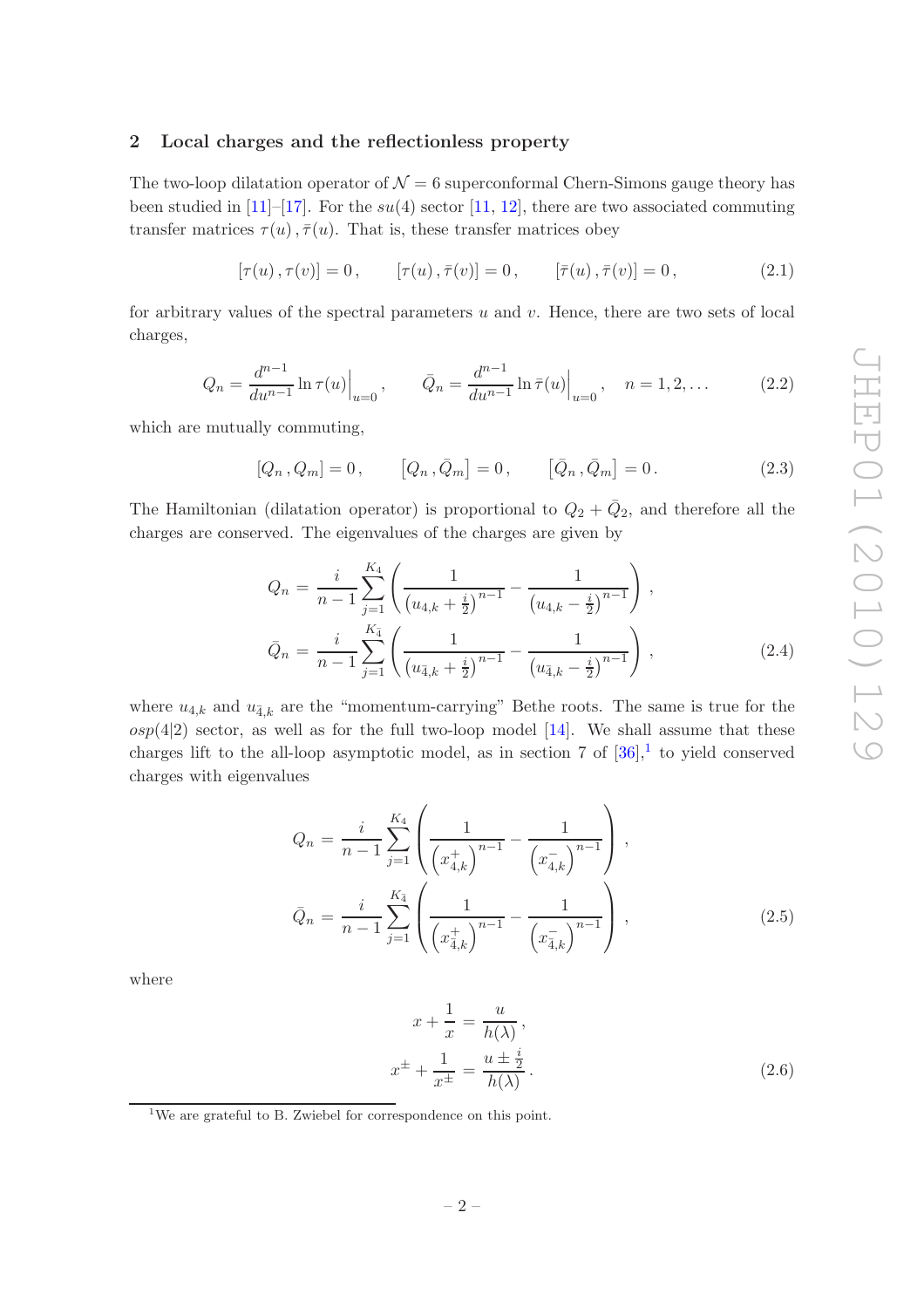The still-unknown function h of the 't Hooft parameter  $\lambda$  must satisfy  $h(\lambda) \simeq \lambda$  for  $\lambda \ll 1$ , and  $h(\lambda) \simeq \sqrt{\lambda/2}$  for  $\lambda \gg 1$ . In proposing the existence of a set of charges with eigenvalues [\(2.5\)](#page-2-2) in the full theory, we are making a stronger claim for the conserved charges than [\[30](#page-8-6)], where it was claimed that the spectrum of all conserved charges is given by a set of numbers  $\{Q_n\}$ , where  $Q_n = Q_n + \bar{Q}_n$  in our notations. Purely at the level of the spectrum, one might argue that the value of  $Q_n$  for a state with  $K_4$   $u_4$  roots and  $K_{\bar{4}}$   $u_{\bar{4}}$  roots could be replicated as the value of  $\mathcal{Q}_n$  for a state with the same number of  $u_4$  roots and no  $u_{\bar{4}}$  roots, but this is not the case: the two types of roots interact in the full set of Bethe ansatz equations, and hence affect each other's positions. Though somewhat subtle, this difference from [\[30](#page-8-6)] is crucial to our understanding of the reflectionless property, because it allows us to distinguish between the  $A$  and  $B$  particles.

We now introduce (as in [\[21](#page-8-3)]) Zamolodchikov-Faddeev operators  $A_i^{\dagger}$  $i^{\dagger}(p)$  and  $B_i^{\dagger}$  $\frac{1}{i}(p)$  $(i = 1, \ldots, 4)$  corresponding to A-particles and B-particles, respectively. These particles are associated with the two types of momentum-carrying Bethe roots  $u_4$  and  $u_{\overline{4}}$ , respectively. (The momenta are given by  $e^{ip} = \frac{x_4^+}{x_4^-}$  and  $e^{ip} = \frac{x_4^+}{x_4^-}$  $\frac{x_{\overline{4}}}{x_{\overline{4}}}$ , respectively.) It follows from  $(2.5)$  that

<span id="page-3-1"></span>
$$
Q_n A_i^{\dagger}(p) |0\rangle = q_n(p) A_i^{\dagger}(p) |0\rangle, \qquad q_n(p) = \frac{i}{n-1} \left( \frac{1}{(x_4^+)^{n-1}} - \frac{1}{(x_4^-)^{n-1}} \right),
$$
  

$$
Q_n B_i^{\dagger}(p) |0\rangle = 0,
$$
 (2.7)

and

<span id="page-3-3"></span>
$$
\bar{Q}_n A_i^{\dagger}(p) \, |0\rangle = 0 \,,
$$
\n
$$
\bar{Q}_n B_i^{\dagger}(p) \, |0\rangle = \bar{q}_n(p) B_i^{\dagger}(p) \, |0\rangle \,, \qquad \bar{q}_n(p) = \frac{i}{n-1} \left( \frac{1}{(x_4^+)^{n-1}} - \frac{1}{(x_4^-)^{n-1}} \right) \,. \tag{2.8}
$$

The scattering of an A-particle and a B-particle can in principle have both transmission and reflection,

<span id="page-3-0"></span>
$$
A_i^{\dagger}(p_1) B_j^{\dagger}(p_2) = S_{i\,j}^{i'\,j'}(p_1, p_2) B_{j'}^{\dagger}(p_2) A_{i'}^{\dagger}(p_1) + R_{i\,j}^{i'\,j'}(p_1, p_2) A_{j'}^{\dagger}(p_2) B_{i'}^{\dagger}(p_1), \qquad (2.9)
$$

where  $S$  and  $R$  are the transmission and reflection amplitudes, respectively. Acting on  $(2.9)$  with the local charge  $Q_n$ , and then making use of  $(2.7)$ , we obtain

<span id="page-3-2"></span>
$$
q_n(p_1)A_i^{\dagger}(p_1)B_j^{\dagger}(p_2)|0\rangle
$$
  
=  $q_n(p_1)S_{ij}^{i'j'}(p_1, p_2)B_{j'}^{\dagger}(p_2)A_{i'}^{\dagger}(p_1)|0\rangle + q_n(p_2)R_{ij}^{i'j'}(p_1, p_2)A_{j'}^{\dagger}(p_2)B_{i'}^{\dagger}(p_1)|0\rangle.$  (2.10)

Since in general  $q_n(p_1)$  is nonzero and  $q_n(p_1) \neq q_n(p_2)$ , the two equations [\(2.9\)](#page-3-0) and [\(2.10\)](#page-3-2) are not compatible unless the reflection amplitudes vanish,

$$
R_{ij}^{i'j'}(p_1, p_2) = 0.
$$
\n(2.11)

Evidently, the same result can also be obtained by instead acting on [\(2.9\)](#page-3-0) with the local charges  $\overline{Q}_n$  and making use of [\(2.8\)](#page-3-3). We conclude that the existence of the local charges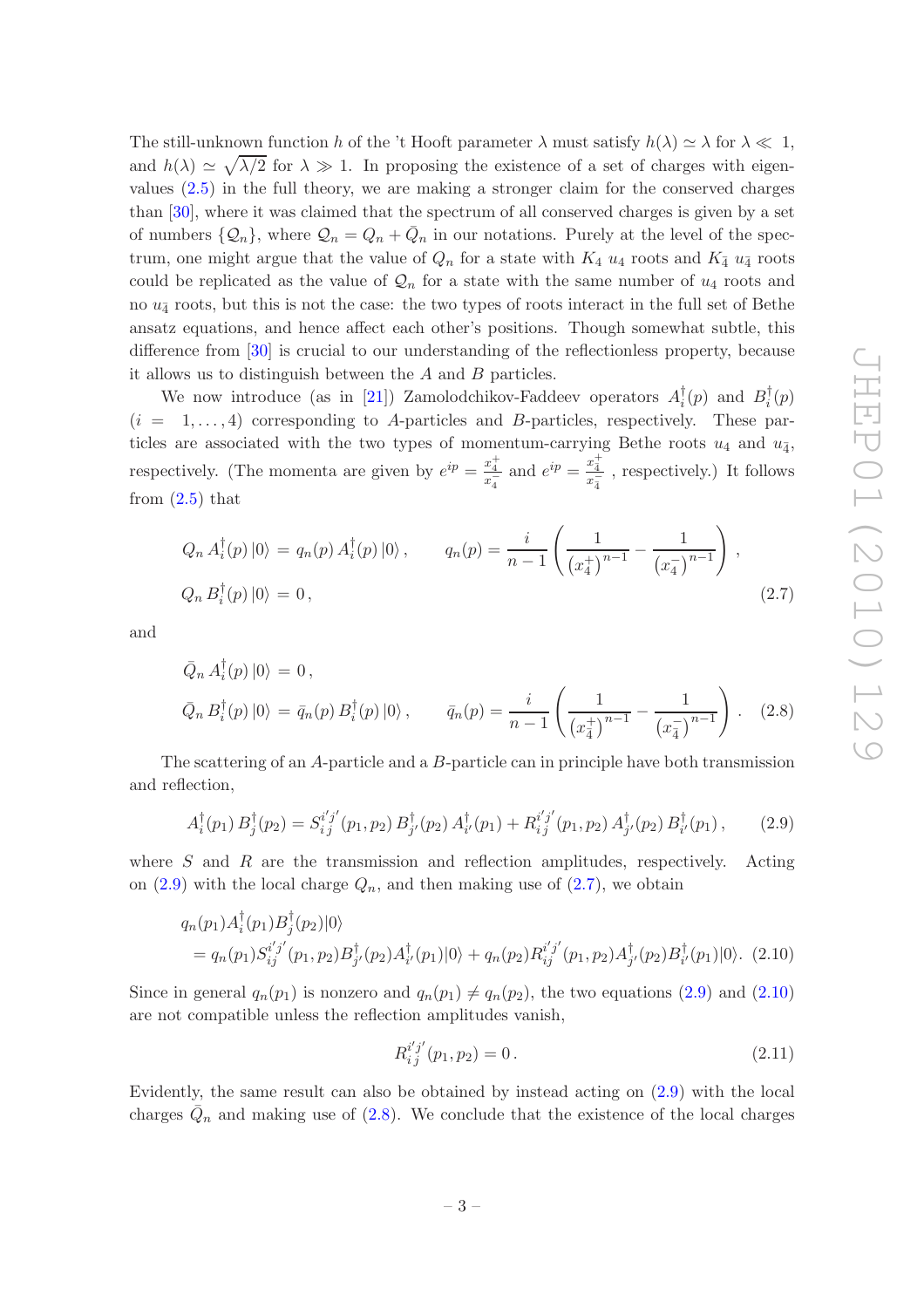$Q_n$  and  $\overline{Q}_n$  which act differently on the A-particles and B-particles implies the absence of reflection.[2](#page-4-1)

#### <span id="page-4-0"></span>3 Algebraic curve

The same conclusion can be drawn from a consideration of the algebraic curve  $[4, 30]$  $[4, 30]$ .<sup>[3](#page-4-2)</sup> The A and B particles correspond to the two orientations of certain giant magnon solutions of the string sigma-model  $[43, 44]$  $[43, 44]$  $[43, 44]$ . In the language of  $[45]$ , these correspond to certain "small" giant magnons. Following  $[43]$  (see also  $[4, 46]$  $[4, 46]$ ), we assume that the quasi-momenta are given by[4](#page-4-3)

<span id="page-4-6"></span>
$$
q_1(x) = \frac{\alpha x}{x^2 - 1},
$$
  
\n
$$
q_2(x) = \frac{\alpha x}{x^2 - 1},
$$
  
\n
$$
q_3(x) = \frac{\alpha x}{x^2 - 1} + G_4(0) - G_4\left(\frac{1}{x}\right) + G_4(0) - G_4\left(\frac{1}{x}\right) + G_3(x) - G_3(0) + G_3\left(\frac{1}{x}\right),
$$
  
\n
$$
q_4(x) = \frac{\alpha x}{x^2 - 1} + G_4(x) + G_4(x) - G_3(x) + G_3(0) - G_3\left(\frac{1}{x}\right),
$$
  
\n
$$
q_5(x) = G_4(x) - G_4(0) + G_4\left(\frac{1}{x}\right) - G_4(x) + G_4(0) - G_4\left(\frac{1}{x}\right).
$$
\n(3.1)

The asymptotic behavior of the quasi-momenta as  $x \to \infty$  determines the various quantum numbers.

In a nutshell, our argument is that the algebraic curves corresponding to

- (i) a particle A of momentum p and a particle B of momentum  $-p$ , and
- (ii) a particle A of momentum  $-p$  and a particle B of momentum p

are different, since the  $q_5(x)$  are different. Since the algebraic curve is a classical invariant, there cannot exist a solution with initial asymptotic state (i) and final asymptotic state (ii).

In more detail, let us begin by observing that a single A-particle with momentum  $p$ corresponds to

<span id="page-4-4"></span>
$$
G_4(x) = G_{\text{mag}}(x), \qquad G_{\bar{4}}(x) = G_3(x) = 0, \tag{3.2}
$$

and a single  $B$ -particle with momentum  $p$  corresponds to

<span id="page-4-5"></span>
$$
G_{\bar{4}}(x) = G_{\text{mag}}(x), \qquad G_4(x) = G_3(x) = 0, \qquad (3.3)
$$

<span id="page-4-1"></span><sup>&</sup>lt;sup>2</sup>In this analysis we have neglected the constraint of zero total momentum arising from the cyclicity of the trace [\[11\]](#page-7-3). For the case of two particles, this constraint implies the restriction  $p_2 = -p_1$ . Since there are functions  $q_n(p)$  which are not even, the conclusion still holds.

<sup>&</sup>lt;sup>3</sup>The  $AdS_5/\tilde{C}FT_4$  algebraic curve was formulated in [\[37](#page-8-13)]–[\[41](#page-9-4)]; see [\[42](#page-9-5)] for a review of the general formalism.

<span id="page-4-3"></span><span id="page-4-2"></span><sup>&</sup>lt;sup>4</sup>These quasi-momenta should not be confused with the functions  $q_n(p)$  used in the previous section.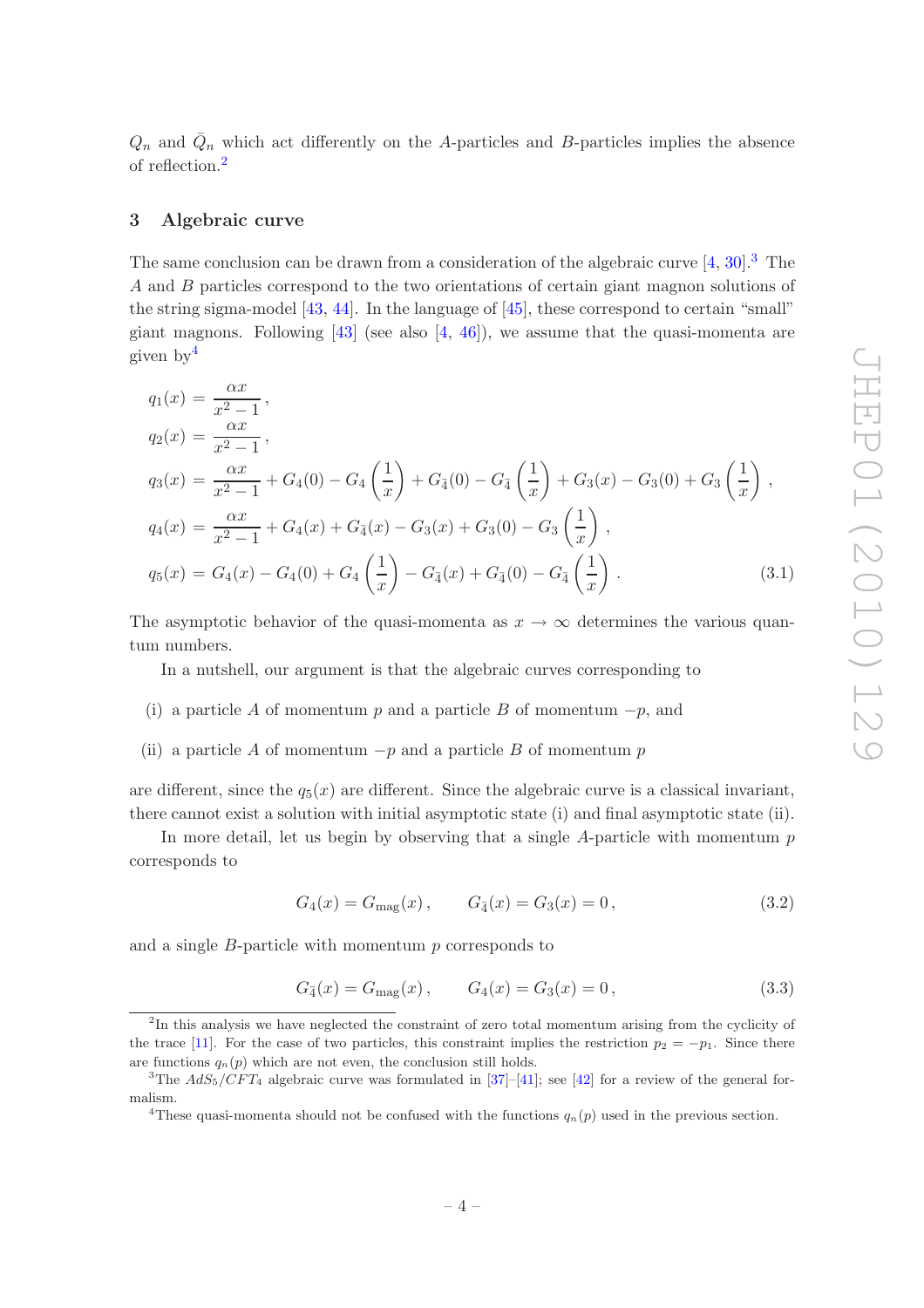where [\[43,](#page-9-0) [47](#page-9-6)]

$$
G_{\rm mag}(x) = -i \ln \left( \frac{x - X^+}{x - X^-} \right) , \qquad (3.4)
$$

and  $e^{ip} = \frac{X^+}{X^-}$ . One can show that A and B particles with momentum  $-p$  correspond to [\(3.2\)](#page-4-4) and [\(3.3\)](#page-4-5) with  $G_{\text{mag}}(x)$  replaced by  $\tilde{G}_{\text{mag}}(x)$ , respectively, where

$$
\tilde{G}_{\text{mag}}(x) = -i \ln \left( \frac{x + X^{-}}{x + X^{+}} \right). \tag{3.5}
$$

We note that for fundamental (i.e., non-dyonic,  $Q = 1$ ) giant magnons,  $q_5(x)$  is of order  $1/g$ , since  $X^{\pm} = e^{\pm ip/2}[1 + o(1/g)]$ . We assume that g is large but finite, so that  $q_5(x)$ is nonzero.

Let us consider an initial two-particle configuration consisting of an A-particle with momentum p, and a B-particle with momentum  $-p$ . As in the ansatz of [\[46](#page-9-3)] for the more-complicated case of multi-magnon states in finite volume, we suppose that the quasimomenta corresponding to this initial state are simply the sums of the quasi-momenta for the two constituent particles. In particular, this means that  $q_5(x)$  is

$$
q_5(x)\Big|_{\text{initial}} = G_{\text{mag}}(x) - G_{\text{mag}}(0) + G_{\text{mag}}(\frac{1}{x}) - \tilde{G}_{\text{mag}}(x) + \tilde{G}_{\text{mag}}(0) - \tilde{G}_{\text{mag}}(\frac{1}{x}) \tag{3.6}
$$

Now consider the possible states after the collision has occurred. The "transmitted" configuration again consists of an  $A$ -particle with momentum  $p$  and a  $B$ -particle with momentum  $-p$ , and so

$$
q_5(x)\Big|_{\text{transmitted}} = q_5(x)\Big|_{\text{initial}}.\tag{3.7}
$$

The "reflected" configuration consists instead of an A-particle with momentum  $-p$  and a  $B$ -particle with momentum  $p$ ; and therefore

$$
q_5(x)\Big|_{\text{reflected}} = \tilde{G}_{\text{mag}}(x) - \tilde{G}_{\text{mag}}(0) + \tilde{G}_{\text{mag}}\left(\frac{1}{x}\right) - G_{\text{mag}}(x) + G_{\text{mag}}(0) - G_{\text{mag}}\left(\frac{1}{x}\right)
$$

$$
= -q_5(x)\Big|_{\text{initial}}.\tag{3.8}
$$

Since in general  $q_5(x)$  is nonzero, it follows that  $q_5(x)$  reflected  $\neq q_5(x)$  initial, and therefore, reflection is not possible.

The quasi-momenta can be expressed in terms of the scaling limit of the conserved charges [\(2.4\)](#page-2-3), see e.g. [\[30,](#page-8-6) [39](#page-9-7)]. Hence, the above computation essentially confirms that the set of classical conserved charges is powerful enough to forbid reflection. Note that the quasi-momentum  $q_5(x)$ , which is of key importance in our argument, behaves like  $Q_n - \overline{Q}_n$ and not like  $Q_n + \overline{Q}_n$ . Indeed, as can be seen from eq.  $(3.1)$ ,  $q_5(x)$  is given by the *difference* of quantities involving  $G_4(x)$  and  $G_{\bar{4}}(x)$ , which in turn depend on  $X_4$  and  $X_{\bar{4}}$ , respectively. In that sense, the classical argument also makes use of the two towers of conserved charges which were essential in the quantum argument of section 2.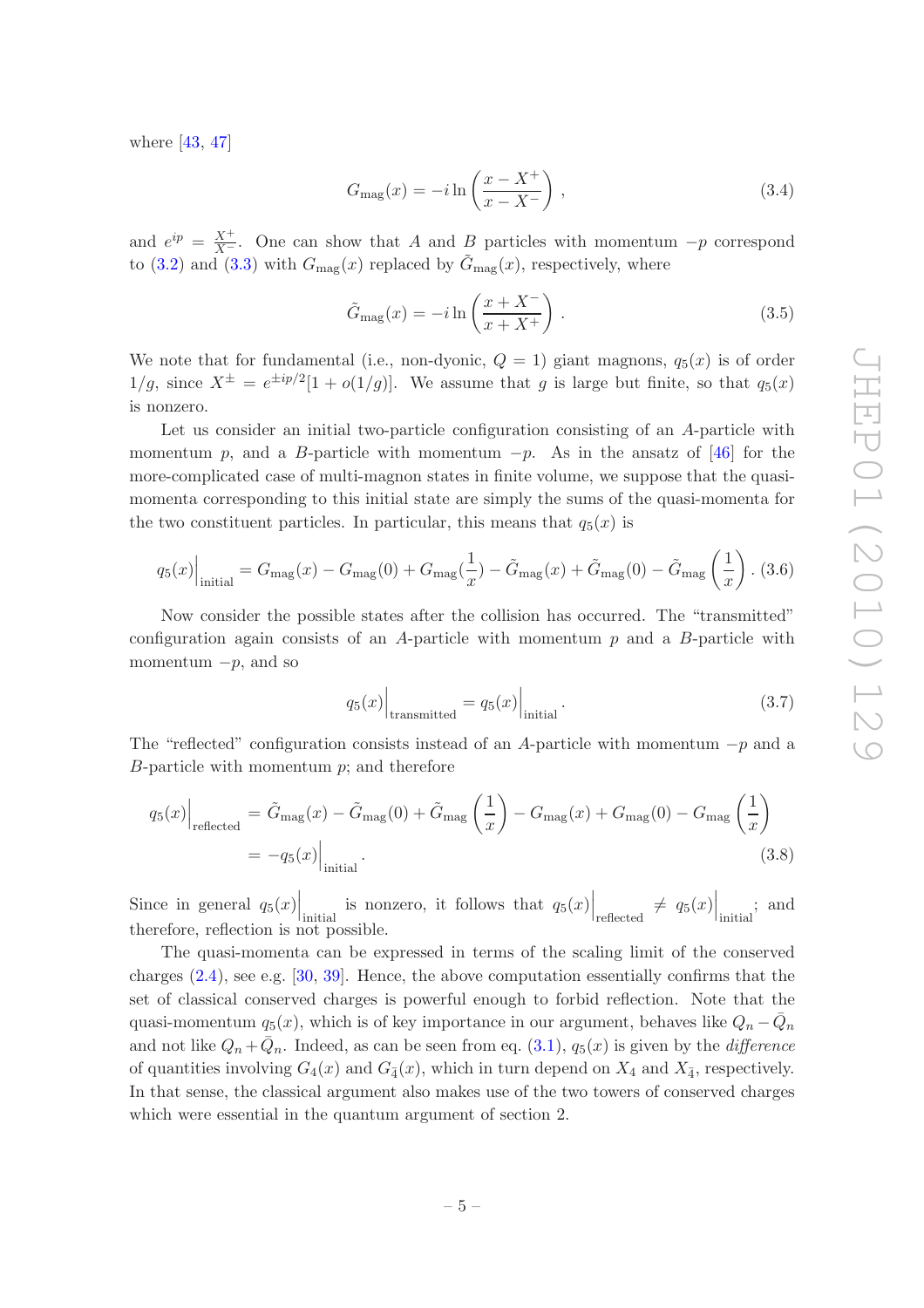It would be valuable to extend these considerations to the full quantum theory, by computing quantum corrections to the local charges that appear in the expansions of the quasi-momenta about  $x = \pm 1$ , but we will leave this to future work. Even remaining at the classical level, it would be interesting to construct classical solutions corresponding to the scattering of A and B particles, and verify that these solutions do not exhibit reflection.

It may be useful to compare the situation with the more familiar example of the sine-Gordon theory [\[48\]](#page-9-8). Classical soliton-antisoliton scattering is also reflectionless in that case. However, unlike the  $AdS_4/CFT_3$  case, reflection is not forbidden by conservation laws. (Hence, in that sense, the absence of reflection in classical sine-Gordon theory is "accidental.") Indeed, since solitons and antisolitons are only distinguished by a spin-zero (topological) charge, there is no obstruction to a nonzero reflection amplitude appearing in the quantum sine-Gordon theory; and by Gell-Mann's totalitarian principle that in quantum theory 'everything that is not forbidden is compulsory', the quantum sine-Gordon theory does indeed exhibit reflection as well as transmission.<sup>[5](#page-6-1)</sup> (For an elementary discussion of this point, see [\[50](#page-9-9)].) The crucial difference is that in the  $AdS_4/CFT_3$  case there is a momentum-dependent conserved charge which splits apart the  $A$  and the  $B$ , at all values of the coupling.

#### <span id="page-6-0"></span>4 Discussion

We have argued that the origin of the  $AdS_4/CFT_3$  reflectionless property is the existence of two commuting transfer matrices, and therefore two sets of commuting conserved local charges. This is in contrast to the  $AdS_5/CFT_4$  case, for which there is only one commuting transfer matrix, and therefore only one set of commuting conserved local charges. The argument is a generalization of the one used in the study of purely elastic scattering theories [\[33](#page-8-9)[–35](#page-8-11)]. Our discussion of the string sigma-model side of this story has been preliminary, and it would be of particular interest to give a full quantum treatment. In the context of relativistic quantum field theories, local conserved charges often hide intricate structures, such as the Coxeter geometry found in the purely elastic scattering theories (see, for example, [\[50](#page-9-9)] and references therein). It would be interesting to see whether similar phenomena also exist in  $AdS/CFT$ .

Note added. As we were about to submit this paper to the Arxiv, the paper [\[51](#page-9-10)] appeared, which discusses issues related to section [3.](#page-4-0)

# Acknowledgments

We thank Michael Abbott, Inês Aniceto and Benjamin Zwiebel for valuable correspondence; Simon Ross and Charles Young for helpful comments; Konstantin Zarembo for reading and commenting on a preliminary draft; and Benoit Vicedo for many careful explanations, as well as valuable comments on a later draft. PED thanks the University of Miami, and RN

<span id="page-6-1"></span> $5$ At a discrete set of values of the coupling, quantum sine-Gordon is again reflectionless [\[48](#page-9-8)]. However, at exactly those couplings, it can be argued [\[49](#page-9-11)] that the sine-Gordon model picks up an extra conserved charge which does split soliton from antisoliton, and so the totalitarian principle survives.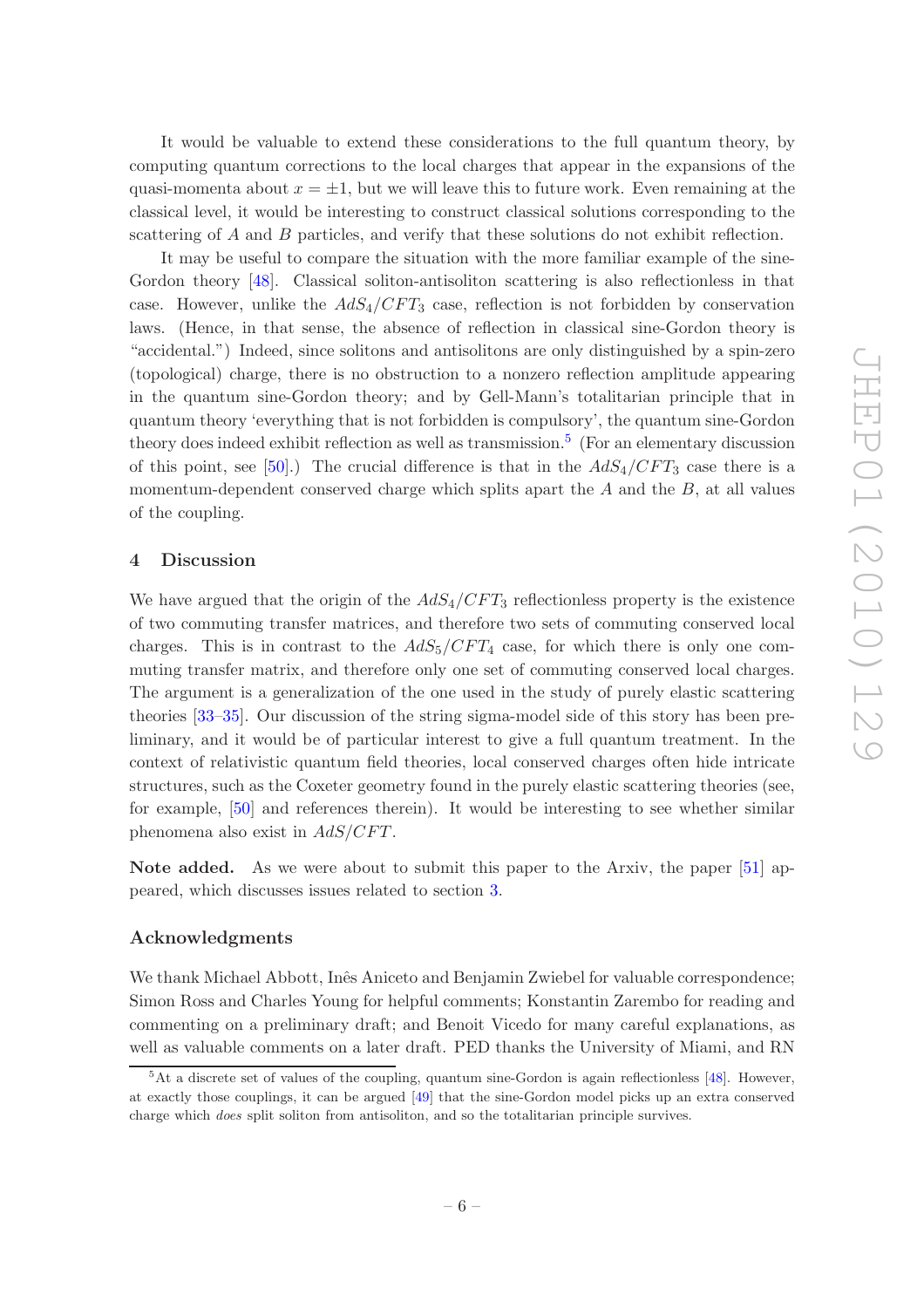thanks Durham University, for hospitality during the course of this work. This work was supported in part by KRF-2007-313-C00150 and WCU grant R32-2008-000-10130-0 (CA), by STFC rolling grant ST/G000433/1 and a grant from the Leverhulme Trust (PED), and by the National Science Foundation under Grants PHY-0554821 and PHY-0854366 (RN).

### References

- <span id="page-7-0"></span>[1] O. Aharony, O. Bergman, D.L. Jafferis and J. Maldacena, N = 6 *superconformal Chern-Simons-matter theories, M2-branes and their gravity duals*, *JHEP* 10 [\(2008\) 091](http://dx.doi.org/10.1088/1126-6708/2008/10/091) [[arXiv:0806.1218](http://arxiv.org/abs/0806.1218)] [\[SPIRES\]](http://www-spires.slac.stanford.edu/spires/find/hep/www?eprint=0806.1218).
- <span id="page-7-1"></span>[2] G. Arutyunov and S. Frolov, *Superstrings on*  $AdS_4 \times CP^3$  *as a Coset*  $\sigma$ *-model*, *JHEP* 09 [\(2008\) 129](http://dx.doi.org/10.1088/1126-6708/2008/09/129) [[arXiv:0806.4940](http://arxiv.org/abs/0806.4940)] [\[SPIRES\]](http://www-spires.slac.stanford.edu/spires/find/hep/www?eprint=0806.4940).
- [3] B. Stefanski Jr., *Green-Schwarz action for Type IIA strings on*  $AdS_4 \times CP^3$ , *[Nucl. Phys.](http://dx.doi.org/10.1016/j.nuclphysb.2008.09.015)* B 808 (2009) 80 [[arXiv:0806.4948](http://arxiv.org/abs/0806.4948)] [\[SPIRES\]](http://www-spires.slac.stanford.edu/spires/find/hep/www?eprint=0806.4948).
- <span id="page-7-7"></span>[4] N. Gromov and P. Vieira, *The AdS4/CFT3 algebraic curve*, *JHEP* 02 [\(2009\) 040](http://dx.doi.org/10.1088/1126-6708/2009/02/040) [[arXiv:0807.0437](http://arxiv.org/abs/0807.0437)] [\[SPIRES\]](http://www-spires.slac.stanford.edu/spires/find/hep/www?eprint=0807.0437).
- [5] J. Gomis, D. Sorokin and L. Wulff, *The complete* AdS<sup>4</sup> × CP(3) *superspace for the type IIA superstring and D-branes*, *JHEP* 03 [\(2009\) 015](http://dx.doi.org/10.1088/1126-6708/2009/03/015) [[arXiv:0811.1566](http://arxiv.org/abs/0811.1566)] [\[SPIRES\]](http://www-spires.slac.stanford.edu/spires/find/hep/www?eprint=0811.1566).
- [6] D. Astolfi, V.G.M. Puletti, G. Grignani, T. Harmark and M. Orselli, *Finite-size corrections in the*  $SU(2) \times SU(2)$  *sector of type IIA string theory on*  $AdS_4 \times CP^3$ *, [Nucl. Phys.](http://dx.doi.org/10.1016/j.nuclphysb.2008.10.020)* B 810 (2009) 150 [[arXiv:0807.1527](http://arxiv.org/abs/0807.1527)] [\[SPIRES\]](http://www-spires.slac.stanford.edu/spires/find/hep/www?eprint=0807.1527).
- [7] P. Sundin, *The*  $AdS_4 \times CP(3)$  *string and its Bethe equations in the near plane wave limit, JHEP* 02 [\(2009\) 046](http://dx.doi.org/10.1088/1126-6708/2009/02/046) [[arXiv:0811.2775](http://arxiv.org/abs/0811.2775)] [\[SPIRES\]](http://www-spires.slac.stanford.edu/spires/find/hep/www?eprint=0811.2775).
- [8] P. Sundin, *On the worldsheet theory of the type IIA*  $AdS_4 \times CP(3)$  *superstring*, [arXiv:0909.0697](http://arxiv.org/abs/0909.0697) [\[SPIRES\]](http://www-spires.slac.stanford.edu/spires/find/hep/www?eprint=0909.0697).
- <span id="page-7-4"></span>[9] K. Zarembo, *Worldsheet spectrum in* AdS4/CF T<sup>3</sup> *correspondence*, *JHEP* 04 [\(2009\) 135](http://dx.doi.org/10.1088/1126-6708/2009/04/135) [[arXiv:0903.1747](http://arxiv.org/abs/0903.1747)] [\[SPIRES\]](http://www-spires.slac.stanford.edu/spires/find/hep/www?eprint=0903.1747).
- <span id="page-7-2"></span>[10] C. Kalousios, C. Vergu and A. Volovich, *Factorized Tree-level Scattering in*  $AdS_4 \times CP^3$ , *JHEP* 09 [\(2009\) 049](http://dx.doi.org/10.1088/1126-6708/2009/09/049) [[arXiv:0905.4702](http://arxiv.org/abs/0905.4702)] [\[SPIRES\]](http://www-spires.slac.stanford.edu/spires/find/hep/www?eprint=0905.4702).
- <span id="page-7-3"></span>[11] J.A. Minahan and K. Zarembo, *The Bethe ansatz for superconformal Chern-Simons*, *JHEP* 09 [\(2008\) 040](http://dx.doi.org/10.1088/1126-6708/2008/09/040) [[arXiv:0806.3951](http://arxiv.org/abs/0806.3951)] [\[SPIRES\]](http://www-spires.slac.stanford.edu/spires/find/hep/www?eprint=0806.3951).
- <span id="page-7-5"></span>[12] D. Bak and S.-J. Rey, *Integrable Spin Chain in Superconformal Chern-Simons Theory*, *JHEP* 10 [\(2008\) 053](http://dx.doi.org/10.1088/1126-6708/2008/10/053) [[arXiv:0807.2063](http://arxiv.org/abs/0807.2063)] [\[SPIRES\]](http://www-spires.slac.stanford.edu/spires/find/hep/www?eprint=0807.2063).
- [13] C. Kristjansen, M. Orselli and K. Zoubos, *Non-planar ABJM Theory and Integrability*, *JHEP* 03 [\(2009\) 037](http://dx.doi.org/10.1088/1126-6708/2009/03/037) [[arXiv:0811.2150](http://arxiv.org/abs/0811.2150)] [\[SPIRES\]](http://www-spires.slac.stanford.edu/spires/find/hep/www?eprint=0811.2150).
- <span id="page-7-6"></span>[14] B.I. Zwiebel, *Two-loop Integrability of Planar* N = 6 *Superconformal Chern-Simons Theory*, *J. Phys.* A 42 [\(2009\) 495402](http://dx.doi.org/10.1088/1751-8113/42/49/495402) [[arXiv:0901.0411](http://arxiv.org/abs/0901.0411)] [\[SPIRES\]](http://www-spires.slac.stanford.edu/spires/find/hep/www?eprint=0901.0411).
- [15] J.A. Minahan, W. Schulgin and K. Zarembo, *Two loop integrability for Chern-Simons theories with*  $\mathcal{N} = 6$  *supersymmetry*, *JHEP* 03 [\(2009\) 057](http://dx.doi.org/10.1088/1126-6708/2009/03/057) [[arXiv:0901.1142](http://arxiv.org/abs/0901.1142)] [\[SPIRES\]](http://www-spires.slac.stanford.edu/spires/find/hep/www?eprint=0901.1142).
- [16] D. Bak, H. Min and S.-J. Rey, *Generalized Dynamical Spin Chain and 4-Loop Integrability in*  $\mathcal{N}=6$  *Superconformal Chern-Simons Theory, [Nucl. Phys.](http://dx.doi.org/10.1016/j.nuclphysb.2009.10.011)* **B 827** (2010) 381 [[arXiv:0904.4677](http://arxiv.org/abs/0904.4677)] [\[SPIRES\]](http://www-spires.slac.stanford.edu/spires/find/hep/www?eprint=0904.4677).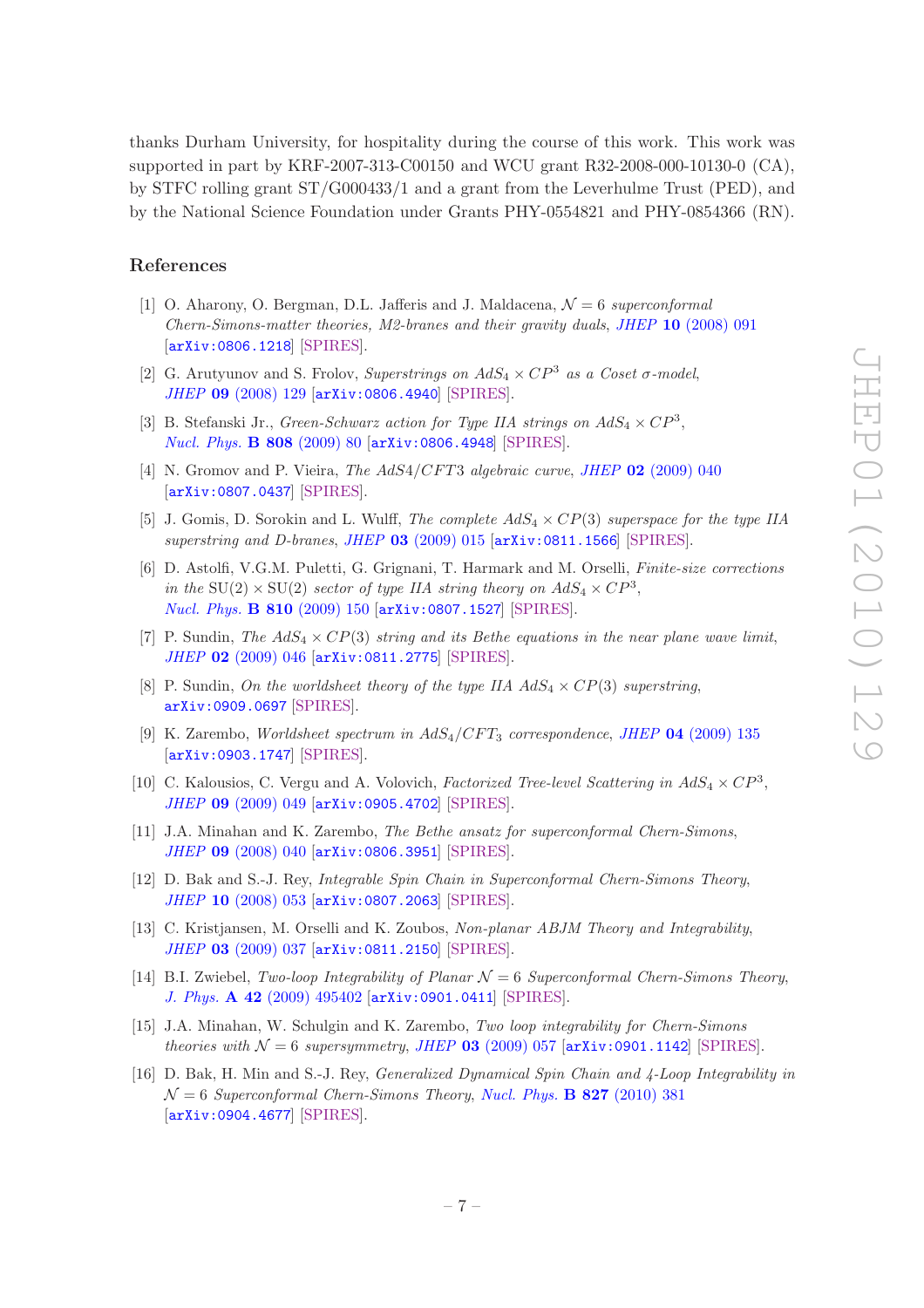- <span id="page-8-0"></span>[17] J.A. Minahan, O. Ohlsson Sax and C. Sieg, *Magnon dispersion to four loops in the ABJM and ABJ models*, [arXiv:0908.2463](http://arxiv.org/abs/0908.2463) [\[SPIRES\]](http://www-spires.slac.stanford.edu/spires/find/hep/www?eprint=0908.2463).
- <span id="page-8-1"></span>[18] T. Nishioka and T. Takayanagi, *On Type IIA Penrose Limit and*  $\mathcal{N}=6$  *Chern-Simons Theories*, *JHEP* 08 [\(2008\) 001](http://dx.doi.org/10.1088/1126-6708/2008/08/001) [[arXiv:0806.3391](http://arxiv.org/abs/0806.3391)] [\[SPIRES\]](http://www-spires.slac.stanford.edu/spires/find/hep/www?eprint=0806.3391).
- [19] D. Gaiotto, S. Giombi and X. Yin, *Spin Chains in* N = 6 *Superconformal Chern-Simons-Matter Theory*, *JHEP* 04 [\(2009\) 066](http://dx.doi.org/10.1088/1126-6708/2009/04/066) [[arXiv:0806.4589](http://arxiv.org/abs/0806.4589)] [\[SPIRES\]](http://www-spires.slac.stanford.edu/spires/find/hep/www?eprint=0806.4589).
- <span id="page-8-2"></span>[20] G. Grignani, T. Harmark and M. Orselli, *The* SU(2) × SU(2) *sector in the string dual of*  $\mathcal{N} = 6$  *superconformal Chern-Simons theory, [Nucl. Phys.](http://dx.doi.org/10.1016/j.nuclphysb.2008.10.019)* **B** 810 (2009) 115 [[arXiv:0806.4959](http://arxiv.org/abs/0806.4959)] [\[SPIRES\]](http://www-spires.slac.stanford.edu/spires/find/hep/www?eprint=0806.4959).
- <span id="page-8-3"></span>[21] C. Ahn and R.I. Nepomechie, N = 6 *super Chern-Simons theory* S*-matrix and all-loop Bethe ansatz equations*, *JHEP* 09 [\(2008\) 010](http://dx.doi.org/10.1088/1126-6708/2008/09/010) [[arXiv:0807.1924](http://arxiv.org/abs/0807.1924)] [\[SPIRES\]](http://www-spires.slac.stanford.edu/spires/find/hep/www?eprint=0807.1924).
- <span id="page-8-4"></span>[22] M. Staudacher, *The factorized* S*-matrix of CFT/AdS*, *JHEP* 05 [\(2005\) 054](http://dx.doi.org/10.1088/1126-6708/2005/05/054) [[hep-th/0412188](http://arxiv.org/abs/hep-th/0412188)] [\[SPIRES\]](http://www-spires.slac.stanford.edu/spires/find/hep/www?eprint=HEP-TH/0412188).
- [23] N. Beisert, *The* su(2|2) *dynamic* S*-matrix*, *Adv. Theor. Math. Phys.* 12 (2008) 945 [[hep-th/0511082](http://arxiv.org/abs/hep-th/0511082)] [\[SPIRES\]](http://www-spires.slac.stanford.edu/spires/find/hep/www?eprint=HEP-TH/0511082).
- [24] N. Beisert, *The Analytic Bethe Ansatz for a Chain with Centrally Extended*  $su(2|2)$ *Symmetry*, *[J. Stat. Mech.](http://dx.doi.org/10.1088/1742-5468/2007/01/P01017)* 0701 P017 (2007) [[nlin/0610017](http://arxiv.org/abs/nlin/0610017)].
- [25] R.A. Janik, *The AdS*<sub>5</sub>  $\times$  S<sup>5</sup> superstring worldsheet S-matrix and crossin symmetry, *Phys. Rev.* D 73 [\(2006\) 086006](http://dx.doi.org/10.1103/PhysRevD.73.086006) [[hep-th/0603038](http://arxiv.org/abs/hep-th/0603038)] [\[SPIRES\]](http://www-spires.slac.stanford.edu/spires/find/hep/www?eprint=HEP-TH/0603038).
- [26] G. Arutyunov and S. Frolov,  $On\ AdS_5 \times S^5$  string S-matrix, *[Phys. Lett.](http://dx.doi.org/10.1016/j.physletb.2006.06.064)* **B 639** (2006) 378 [[hep-th/0604043](http://arxiv.org/abs/hep-th/0604043)] [\[SPIRES\]](http://www-spires.slac.stanford.edu/spires/find/hep/www?eprint=HEP-TH/0604043).
- [27] N. Beisert, R. Hernandez and E. Lopez, *A crossing-symmetric phase for*  $AdS_5 \times S^5$  strings, *JHEP* 11 [\(2006\) 070](http://dx.doi.org/10.1088/1126-6708/2006/11/070) [[hep-th/0609044](http://arxiv.org/abs/hep-th/0609044)] [\[SPIRES\]](http://www-spires.slac.stanford.edu/spires/find/hep/www?eprint=HEP-TH/0609044).
- [28] N. Beisert, B. Eden and M. Staudacher, *Transcendentality and crossing*, *J. Stat. Mech.* [\(2007\) P01021](http://dx.doi.org/10.1088/1742-5468/2007/01/P01021) [[hep-th/0610251](http://arxiv.org/abs/hep-th/0610251)] [\[SPIRES\]](http://www-spires.slac.stanford.edu/spires/find/hep/www?eprint=HEP-TH/0610251).
- <span id="page-8-5"></span>[29] G. Arutyunov, S. Frolov and M. Zamaklar, *The Zamolodchikov-Faddeev algebra for*  $AdS_5 \times S^5$  superstring, JHEP 04 [\(2007\) 002](http://dx.doi.org/10.1088/1126-6708/2007/04/002) [[hep-th/0612229](http://arxiv.org/abs/hep-th/0612229)] [\[SPIRES\]](http://www-spires.slac.stanford.edu/spires/find/hep/www?eprint=HEP-TH/0612229).
- <span id="page-8-6"></span>[30] N. Gromov and P. Vieira, *The all loop AdS4/CFT3 Bethe ansatz*, *JHEP* 01 [\(2009\) 016](http://dx.doi.org/10.1088/1126-6708/2009/01/016) [[arXiv:0807.0777](http://arxiv.org/abs/0807.0777)] [\[SPIRES\]](http://www-spires.slac.stanford.edu/spires/find/hep/www?eprint=0807.0777).
- <span id="page-8-7"></span>[31] C. Ahn and R.I. Nepomechie, *Two-loop test of the*  $\mathcal{N}=6$  *Chern-Simons theory S*-matrix, *JHEP* 03 [\(2009\) 144](http://dx.doi.org/10.1088/1126-6708/2009/03/144) [[arXiv:0901.3334](http://arxiv.org/abs/0901.3334)] [\[SPIRES\]](http://www-spires.slac.stanford.edu/spires/find/hep/www?eprint=0901.3334).
- <span id="page-8-8"></span>[32] R. Koberle and J.A. Swieca, *Factorizable* Z(N) *Models*, *[Phys. Lett. B](http://dx.doi.org/10.1016/0370-2693(79)90822-0)* 86 (1979) 209.
- <span id="page-8-9"></span>[33] A.B. Zamolodchikov, *Integrals of Motion in Scaling Three State Potts Model Field Theory*, *[Int. J. Mod. Phys. A](http://dx.doi.org/10.1142/S0217751X88000333)*3 (1988) 743.
- <span id="page-8-10"></span>[34] V.A. Fateev and A.B. Zamolodchikov, *Conformal field theory and purely elastic* S *matrices*, *[Int. J. Mod. Phys. A](http://dx.doi.org/10.1142/S0217751X90000477)* 5 (1990) 1025.
- <span id="page-8-11"></span>[35] H.W. Braden, E. Corrigan, P.E. Dorey and R. Sasaki, *Affine Toda Field Theory and Exact* S *Matrices*, *[Nucl. Phys. B](http://dx.doi.org/10.1016/0550-3213(90)90648-W)* 338 (1990) 689.
- <span id="page-8-12"></span>[36] T. Bargheer, N. Beisert and F. Loebbert, *Long-Range Deformations for Integrable Spin Chains*, *J. Phys.* A 42 [\(2009\) 285205](http://dx.doi.org/10.1088/1751-8113/42/28/285205) [[arXiv:0902.0956](http://arxiv.org/abs/0902.0956)] [\[SPIRES\]](http://www-spires.slac.stanford.edu/spires/find/hep/www?eprint=0902.0956).
- <span id="page-8-13"></span>[37] V.A. Kazakov, A. Marshakov, J.A. Minahan and K. Zarembo, *Classical / quantum integrability in AdS/CFT*, *JHEP* 05 [\(2004\) 024](http://dx.doi.org/10.1088/1126-6708/2004/05/024) [[hep-th/0402207](http://arxiv.org/abs/hep-th/0402207)] [\[SPIRES\]](http://www-spires.slac.stanford.edu/spires/find/hep/www?eprint=HEP-TH/0402207).